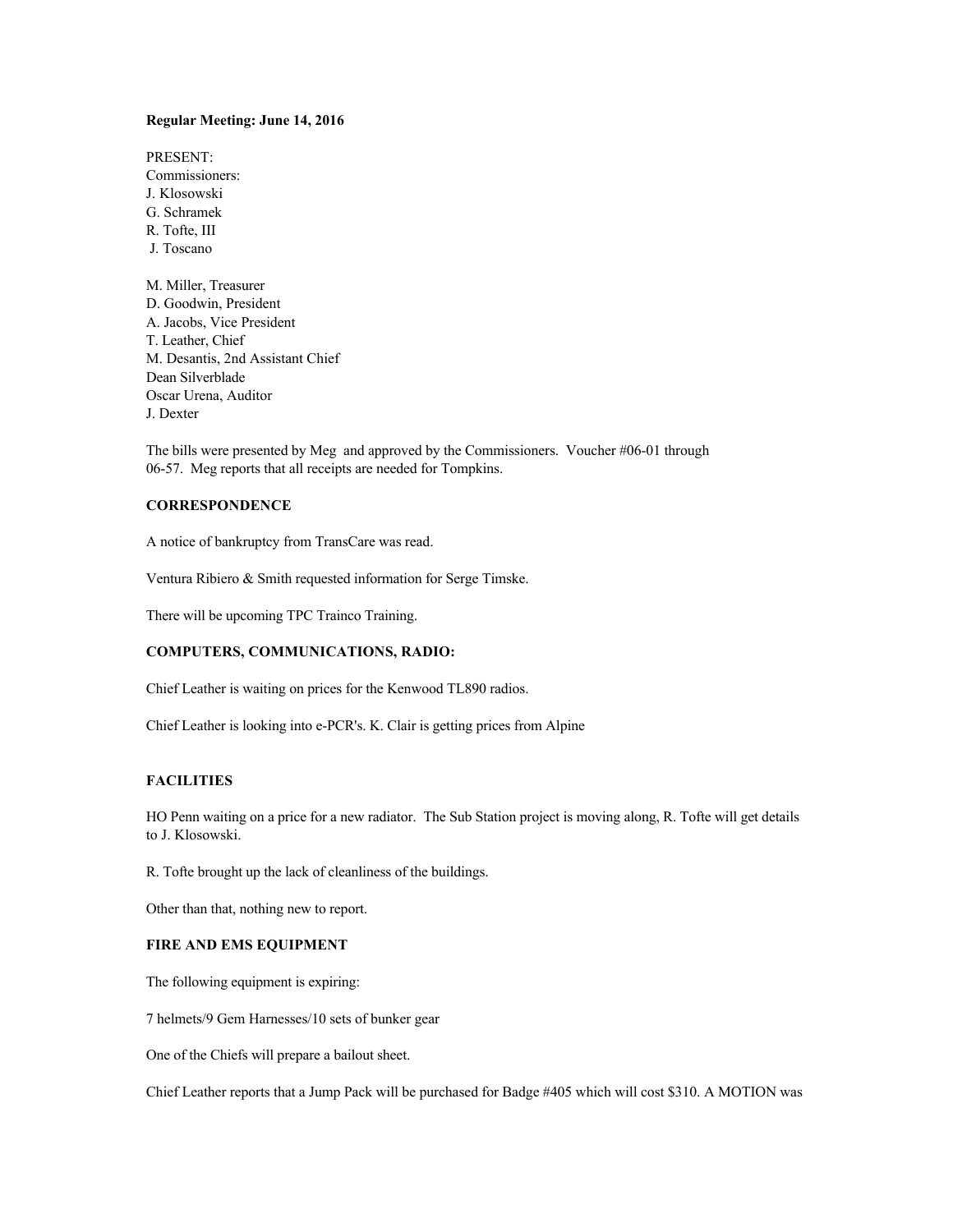made by J. Toscano,  $2^{nd}$  by G. Schramek. A rollcall was taken and all approved.

Chief cars have been ordered, to be delivered in 6 weeks.

11-5-1 video was taken and a dealer is interested.

The Truck Committee met, R. Tofte reports looking into Ford or Dodge for the Brush Truck, also an Aerial/ Straight Stick/Tip Load 500 pound/6 man cab. We are waiting on specifications.

A MOTION was made to further the sale of 11-3-1, 2001 Ford. This will be advertised in both papers for sealed bids starting at \$13,500. This price first needs to be discussed with M. Liguori. This will be put in both papers for 30 days. R. Tofte will prepare the verbage and get to R. Tassani. A MOTION was made by R. Tofte,

2<sup>nd</sup> by J. Toscano to approve the advertising. A rollcall was taken and all approved.A Special Meeting will be held on June 24, 2016 at Noon at Headquarters to discuss this matter in further detail.

# **FIRE ROADS**

We are looking into purchasing the following: mower/weedwacker/hedge trimmer. R. Tote priced out at approximately \$4k.

#### **FIRE GRANTS**

Nothing new to report.

# **FIRE PREVENTION**

Fire Prevention suit is on order.

### **INSTALLATION DINNER**

Nothing new to report

# **INSURANCE CLAIMS/VFBL**

A claim for Badge #730 is in process.

# **LEGAL CONTACT/REPORTS**

Nothing to report.

# **LOSAP**

Group Term Life Insurance is up and running.

### **EQUIPMENT/FABRICATION**

**OSHA MANDATES** Nothing new to report

### **VEHICLE MAINTENANCE**

| .<br>110 TE<br>. | _____ |
|------------------|-------|
|                  |       |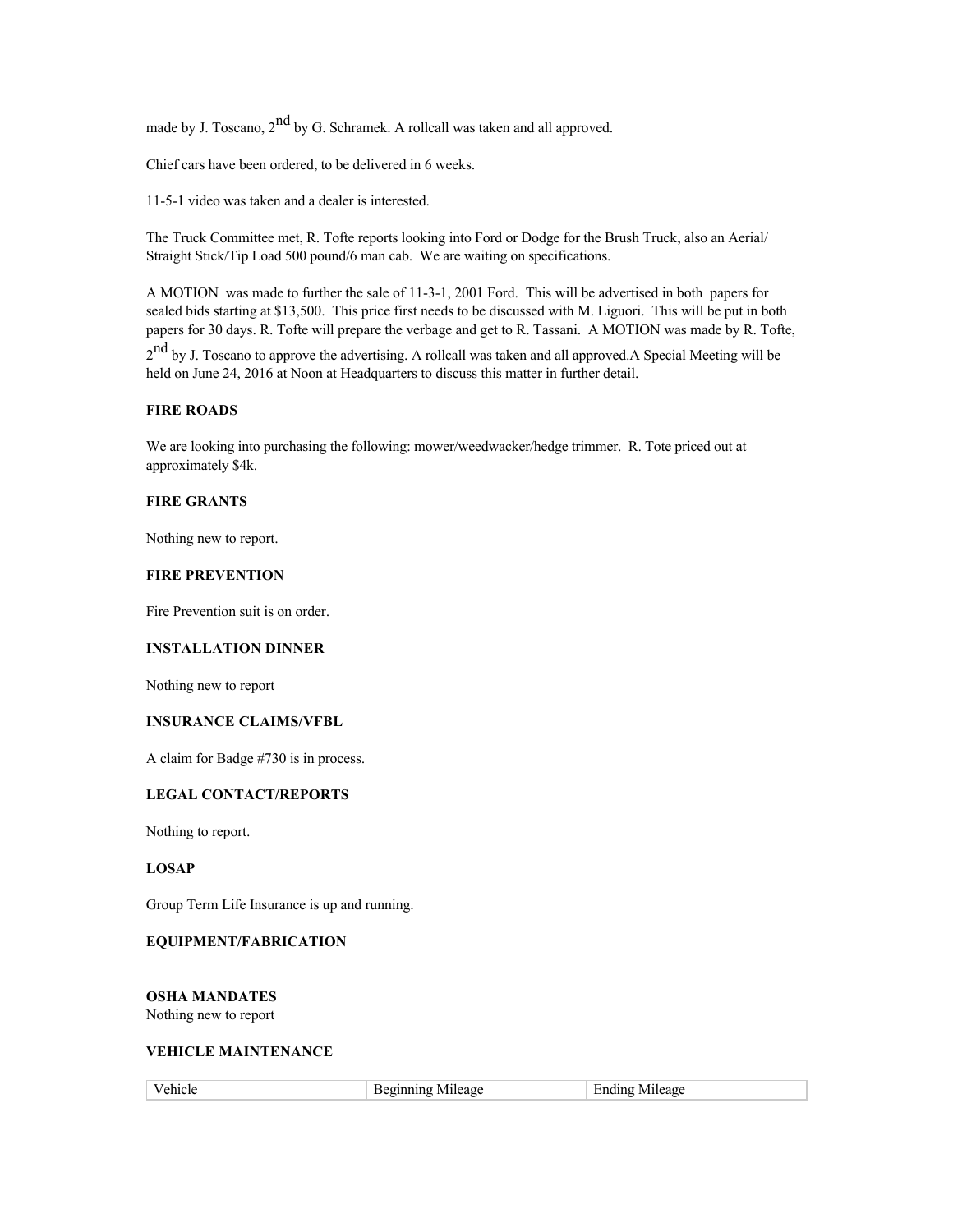| 11 1 3 | 119528 | 121434              |
|--------|--------|---------------------|
|        |        | Fuel: 103 Gallons   |
|        |        | 99283               |
| 1112   | 97822  | Fuel: 142.8 Gallons |
|        |        |                     |

#### **EMS**

Chief Leather recommends having 2 MT's for the  $4<sup>th</sup>$  of July from 3 p.m. - 11 p.m.

G. Schramek spoke with R. Williams, Supervisor of the Town of Patterson. He discussed a Joint RFP, he has a committee for ambulance.They are looking into a Town of Patterson Ambulance Service. They would be considered Town Employees.

A. Jacobs brought up the possibility of going to a VAC. This has worked with other districts.

#### **TRAINING & TRAVEL**

Chief Leather is looking into a Bailout Class.

M. DeSantis brought up on-line courses that are available at minimal cost. He will get details.

# **RECRUITMENT AND RETENTION**

Nothing new to report

# **CHIEF'S REPORT**

Chief Leather discussed "Special Teams" to be covered by our District at no additional cost. G. Schramek believes the County should cover the members. A. Jacobs spoke with Eric Gross and he said they are going to address this issue. Chief Leather suggested this board write a letter regarding this issue.Since this has already been done, it was decided that M. Liguori will prepare the letters. At this time the policy remains the same.

G. Schramek presented regarding 9-11 Steel. C. J. Stone of Bedford Hills will be constructing the monument for approximately \$10k.The District will pay \$5k, the department will pick up the remaining balance and the target date is November 5, 2016.

O'Connor and Davies made a presentation regarding the audit that took place.

At 9:15 p.m. J. Klosowski requested a break to go into Executive Session for a personnel matter. At 9:55 p.m. The meeting was resumed.

A proposal was made such that only Active Fire/EMS members should be able to vote for the Office of Chief/1<sup>st</sup>

Assistant Chief/2<sup>nd</sup> Assistant Chief. The District feels it is necessary. This is based on recommendations of the Board of Directors/President and Vice President and in compliance with NY State Laws and Section 176.A

MOTION was made by R. Tofte  $2<sup>nd</sup>$  by G. Schramek to make this change. A rollcall was taken all agreed with the exception of J. Toscano who at this time abstains.

R. Tofte brought up the current Alcohol Policy which states no alcohol. He would like to know if we can waive this policy for 1 event in July? J. Klosowski will run by counsel.

A motion was made by John Klosowski to adjourn the meeting. A roll call vote was taken and the motion was approved unanimously.Adjourned at 10 PM